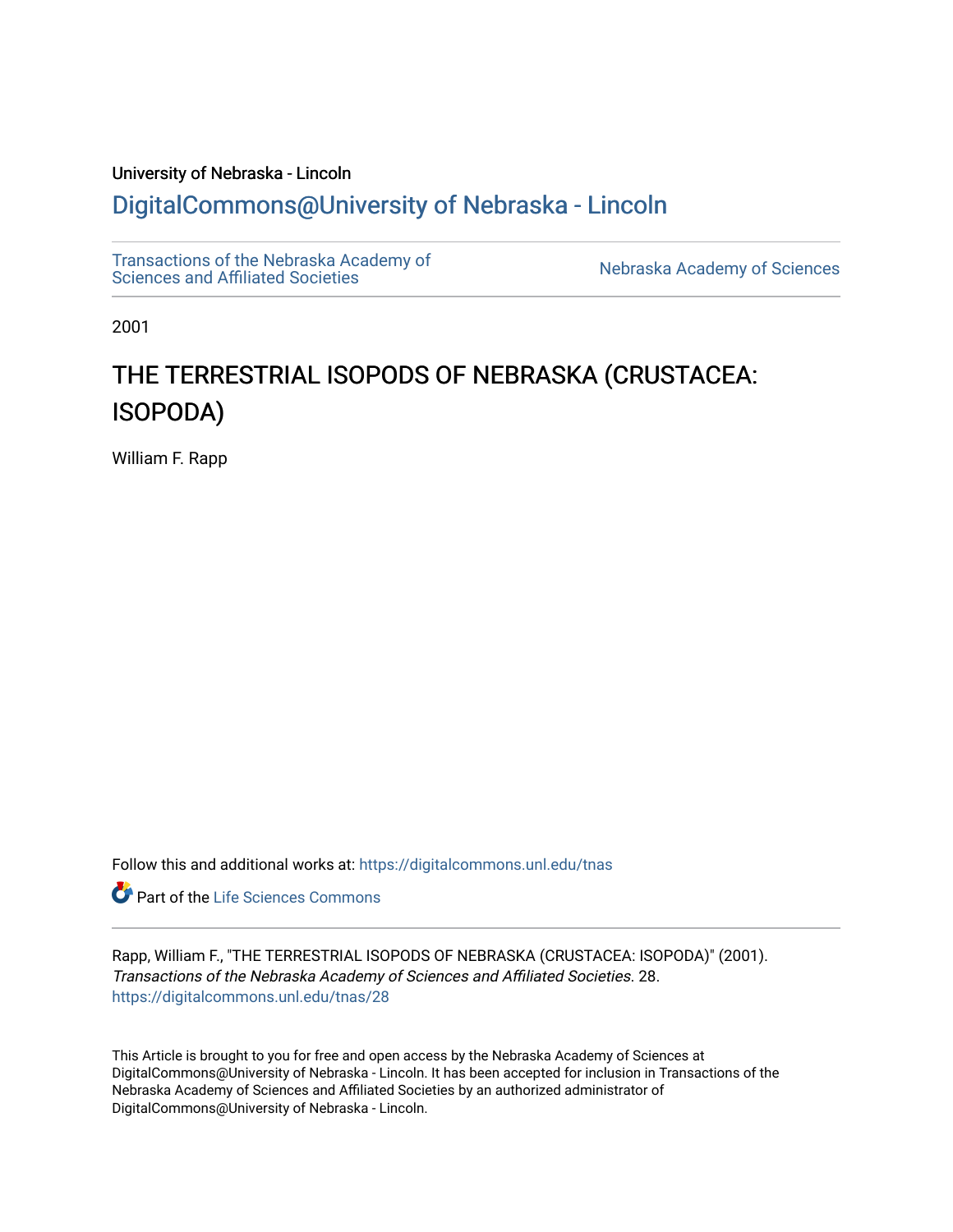# THE TERRESTRIAL ISOPODS OF NEBRASKA (CRUSTACEA: ISOPODA)

William F. Rapp

87 South Main Street Pittsford, New York 14534

#### *ABSTRACT*

Nine species in three families of terrestrial isopods were collected by the author in Nebraska between 1948 and 1998: Oniscidae *(Oniscus asellus),* Cylisticidae *(Cylisticus convexus),*  and Porcellionidae *(Armadillidium nasatum, A. vulgare, Metoponorthus pruinosus, Porcellio laevis,* P. *scaber,* P. *spinicornis, Trachelipus rathkei).* Only *Armadillidium vulgare*  was reported before 1948. All are native to Europe and Asia, and no species is native to the state.

t t t

Although terrestrial isopods are found in most parts of Nebraska, there are very few published records. If one consults Richardson (1905) or Van Name (1936), the two standard works on North American isopods, one will find no Nebraska records. This paper is based on specimens collected by the author between 1948 and 1998.

All species of terrestrial isopods found in Nebraska are of Old World origin and represent recent introductions. When European people migrated to North America they brought with them plants, soil and terrestrial isopods. As man moved west to Nebraska, he brought terrestrial isopods with him.

Terrestrial isopods are found in many different ecological niches. In general, they are distributed according to the moisture content of their habitats, which can vary from wet to dry determined by rainfall, and evaporation They cannot survive in sunlight and are nocturnal and cryptozonic and are mainly active at night.

Isopods are found in areas where the soil is alkaline. Soils lacking in calcium can not support a population of isopods. Isopods break down organic vegetation, especially leaflitter, and they play an important role in the formation ofhumus. One *species,Armadillidium vulgare*  Latr., under certain conditions is of economic importance, especially in greenhouses (Hatch 1947, Swenk 1929).

Isopods may be collected in many ways. Handpicking from under wood, under loose bark on dead trees, under stones and many types of debris, as well as using pitfall traps, will often yield many specimens. Extraction of soil and humus by use of Berlese/Tullgren funnels will often yield isopods.

All specimens are deposited at the Illinois Natural History Survey, Champaign, Illinois.

# DISTRIBUTION

The counties cited are shown in Fig. 1.

#### Family ONISCIDAE

#### *Oniscus asellus* Linnaeus

This species appears to be limited to extreme southeastern Nebraska. Brownsville, Nemaha County, 15 Nov. 1983 (under rocks along old railroad track south of village). Salem, Richardson County, 11 May 1975 (under boards around old mill).

# Family CYLISTICIDAE

#### *Cylisticus convexus* (De Geer)-Fig. 2

Widely distributed especially south of the Platte River. Vandel (1962) states that it is common in Europe and Asia Minor. It has been transported to many parts of the world by man.

# Family PORCELLIONIDAE

#### *Trachelipus rathkei* (Brandt)-Fig. 3

This is the most common and widely distributed isopod in Nebraska. It is commonly found in the eastern half of the state as a deciduous woodland species. Studies by the author (Rapp 1988) in an oak *(Quercus* sp.) woodland in southern Seward County, in which a series of one-square-meter samples of humus were extracted with a Berlese/Tullgren funnel, found a mean density of 6.7 per square meter. This translates to a theoretical population of 66,000 per hectare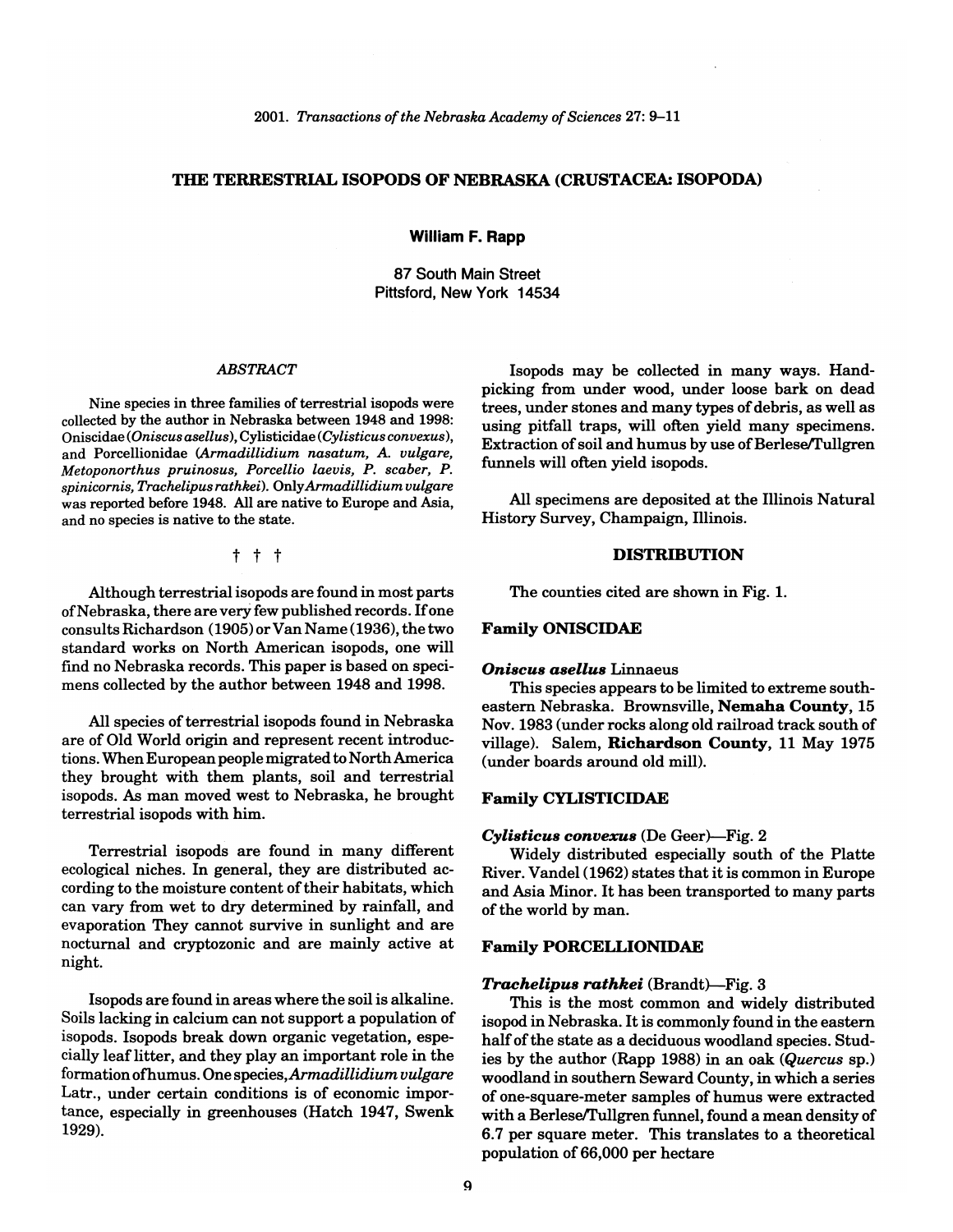

Figure 1. Map of the counties of Nebraska.



Figure 2. Distribution map for *Cylisticus convenus.* 



Figure 3. Distribution map for *Trachelipus rathkei.* 



Figure 4. Distribution map for *Metoponorthus pruinosus.* 



Figure 5. Distribution map for *Armadillidium vulgare .* 

It is common in wooded areas along streams, especially in the easternalf of the state, where it is common in gardens in cities and villages. It is not found in the Sand Hills area. Vandel (1962) states that it is distributed in Central and Eastern Europe. However it is not found in the Mediterranean region or the Iberian Peninsula. It is found as far north as southwestern Finland (Lehtinen 1962).

# Metoponorthus pruinosus (Brandt)-Fig. 4

Some workers have placed this species in the genus *Porcellionides* Miers 1878, however Vandel (1962) has shown that it belongs in the genus *Metoponorthus* Budde-Lind 1870.

The distribution ofthis species is difficult to explain. It appears to be limited to cities and villages. The record from Cherry County is based on one specimen collected in a trash pile at a camp ground on Big Alkali Lake, August 14, 1980. Vandel (1962) considers that this species originated is the Mediterranean region and has been spread by man to many parts of the world.